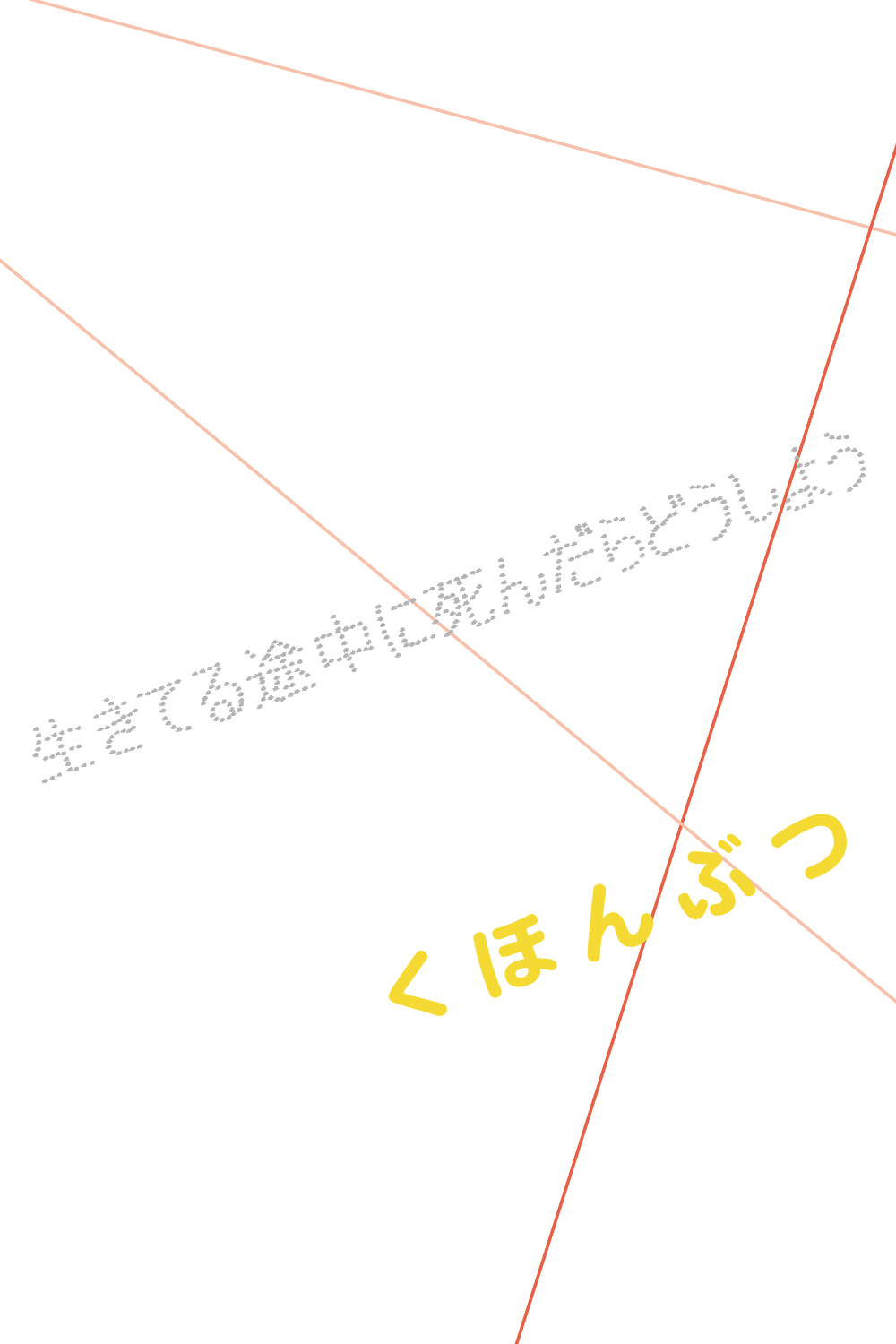# くほんぶつ **KUHOMBUTSU** 生きてる途中に死んだらどうしよう Ikiteru Tochuuni Shindara Doushiyou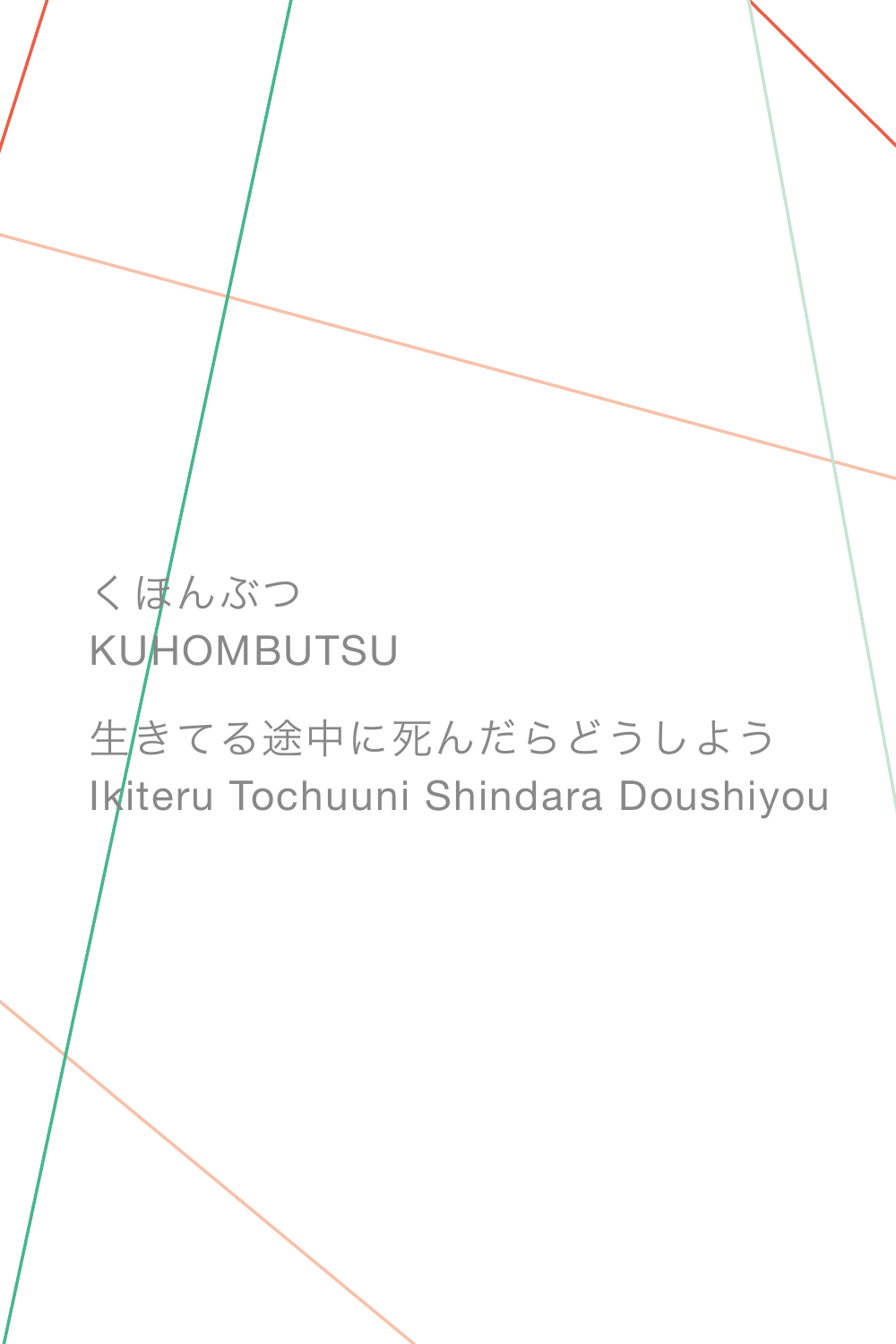1. コピーバンド Cover Band 2. ろまんひこう **ROMANHIKOU** 3. 生きてる途中に死んだらどうしよう What if I die while still I'm living?

> 4. チョーダイな Chōdaina

- 5. ぼくはあたまが悪い Bokuwa Atamaga Warui
- 6. それから And Then
- 7. ピートタウンゼント Pete Townshend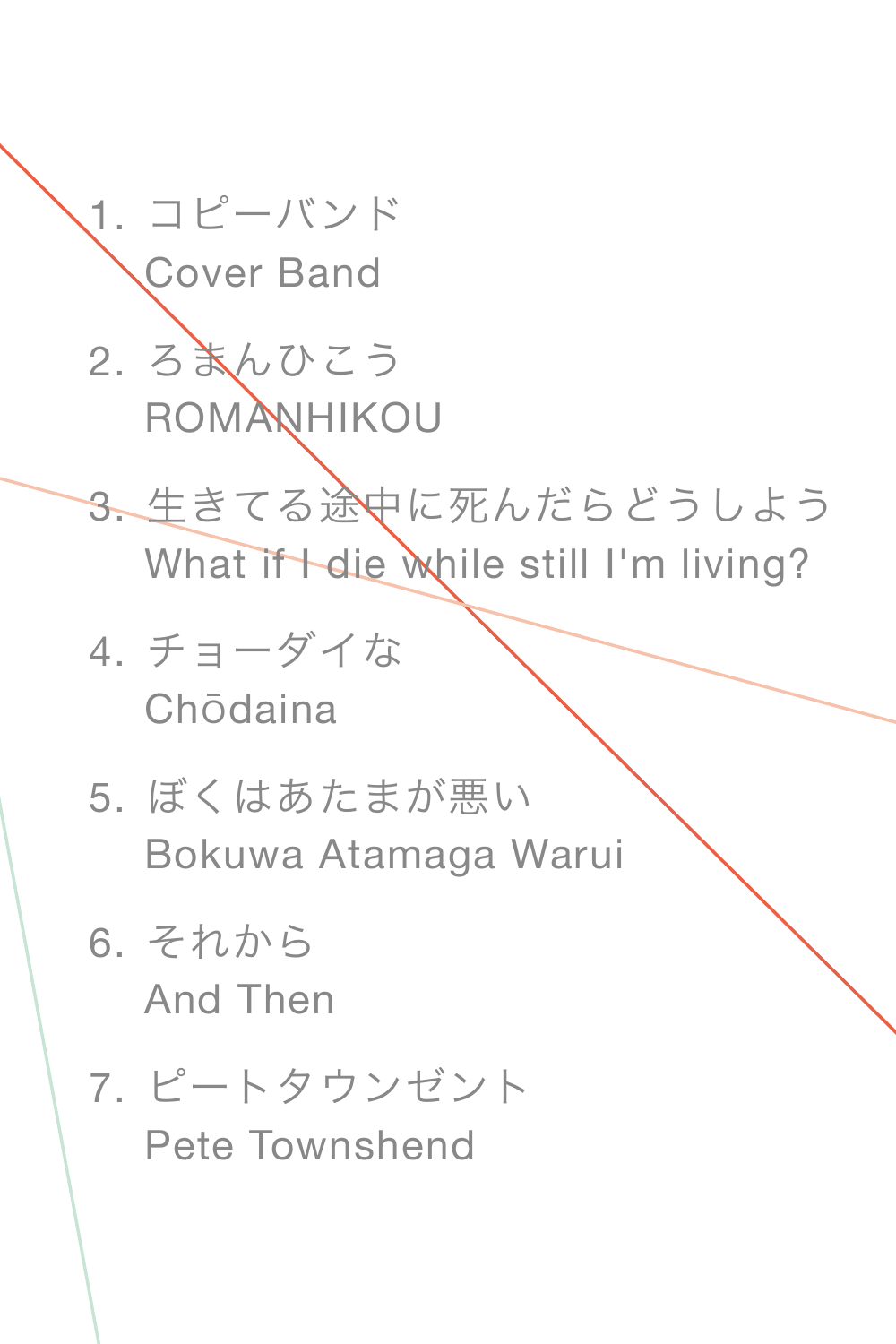1. コピーバンド

あなたの歌を初めて聴いたとき、 身の程知らずな夢を持ってしまったの こんなことを考えてると知っても、 どうか私をバカな女と思わないでね

あなたとコピーバンドがやりたい あなたとコピーバンドがやりたい WEEZER でもいい、OASIS でもいい、 GREENDAY でもいい

あなたのボーカルに合わせてコーラスをつけたい!

あなたのギターを初めて聴いたとき、 見果てぬ願いを持ってしまったの。 こんなこと考えてると知っても、 どうか私をバカな女と思わないでね

あなたとコピーバンドがやりたい あなたとコピーバンドがやりたい 椎名林檎でも、スーパーカーでも、 ナンバーガールでもいい あなたの隣で下手なギターを弾いて立っていたい!

WEEZER でもいい、OASIS でもいい、 GREENDAY でもいい

椎名林檎でもスーパーカーでもナンバーガールでもいい スマパンでもいい、マイブラでもいい、 ディ━プパープルでもいい イエモンでもいい、スピッツでもいい、 ブルーハーツでもなんでもイイよ!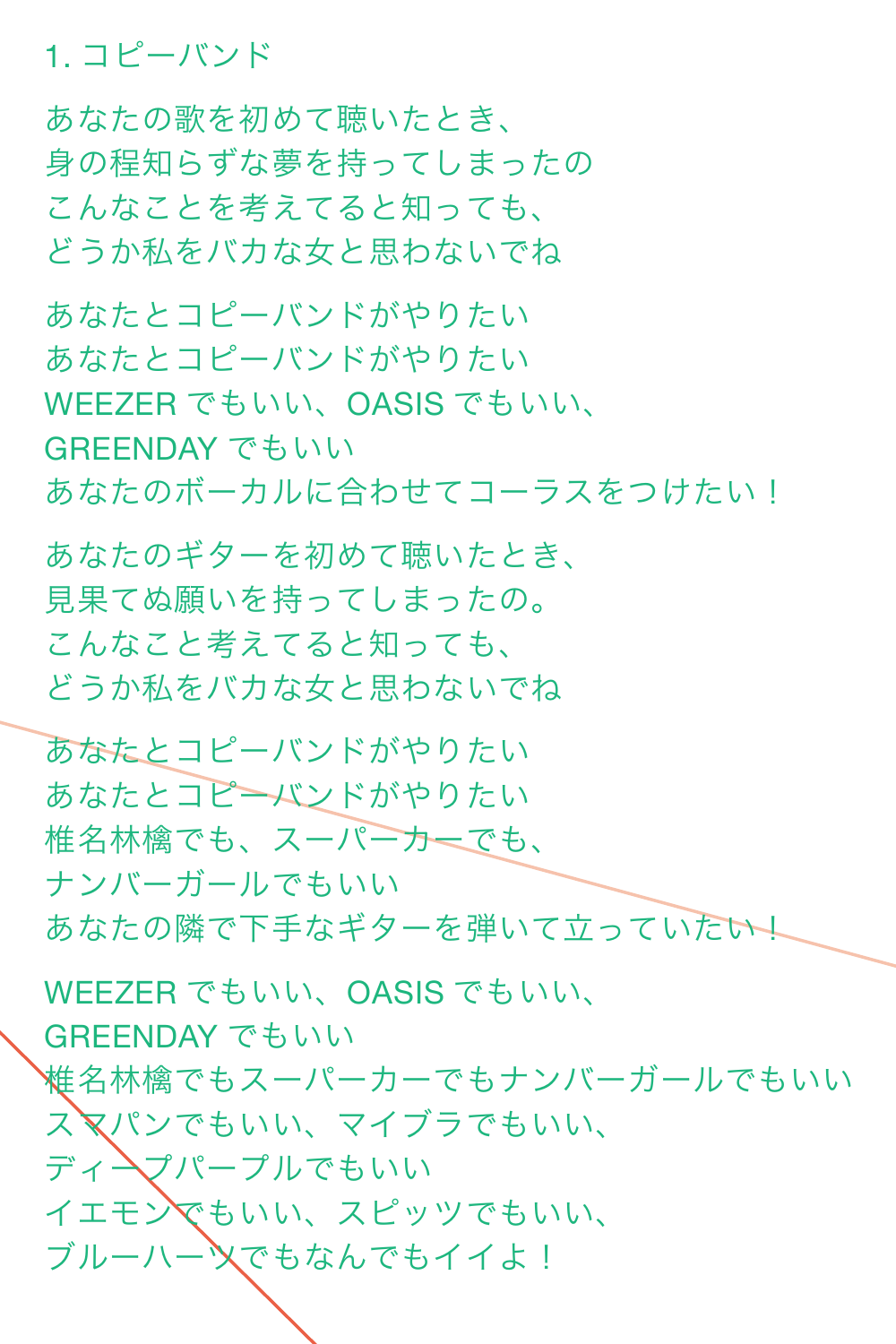# 1.Cover Band

When I first heard you sing I started dreaming an enormous dream Please don't think I'm dumb for imagining such a thing

I wanna start a cover band with you I wanna start a cover band with you Any song is ok, WEEZER, OASIS or GREEN DAY I just wanna backup your voice

When I first heard you play the quitar I started having an everlasting wish Please don't think I'm dumb for imagining such a thing

I wanna start a cover band with you

I wanna start a cover band with you Any song is ok,

Sheena Ringo, SUPERCAR or NUMBER GIRL

I just wanna stand beside you with my poor guitar

WEEZER, OASIS or GREEN DAY Sheena Ringo, SUPERCAR or NUMBER GIRL Smashing Pumpkins, My Bloody Valentine of Deep Purple THE YELLOW MONKEY, Spitz or THE BLUEHEARTS Any song is ok!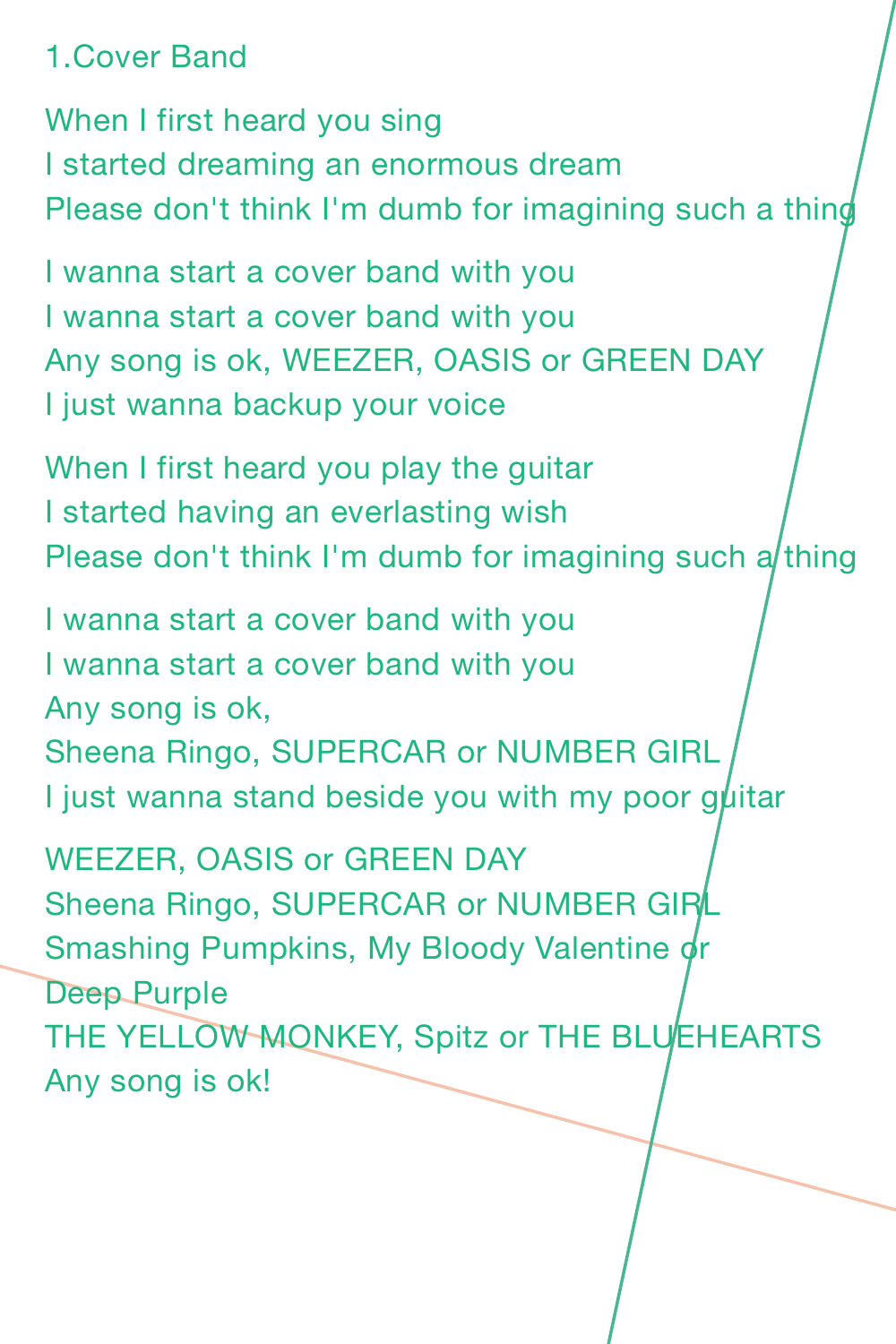**2. ス** キ ム ア ト ラ

知らない曲はまったく歌える気がしない とりあえず声を出しておけばんいかな これで許されるかか

曲の展開もついていけるかわからないし なんかほんとどうなってんだろ 私まったくこの曲を知らないから 本当に歌えない

嫌いなんだもん 人の曲なんか聴いてもれない

誰のことも許さない ぜんぶ秘密にしてる

明日の予定がない 楽しい予定がいるこもない だから目がクラクラする 頭も痛くなってきた もしかしたら 明後日もこんな日々か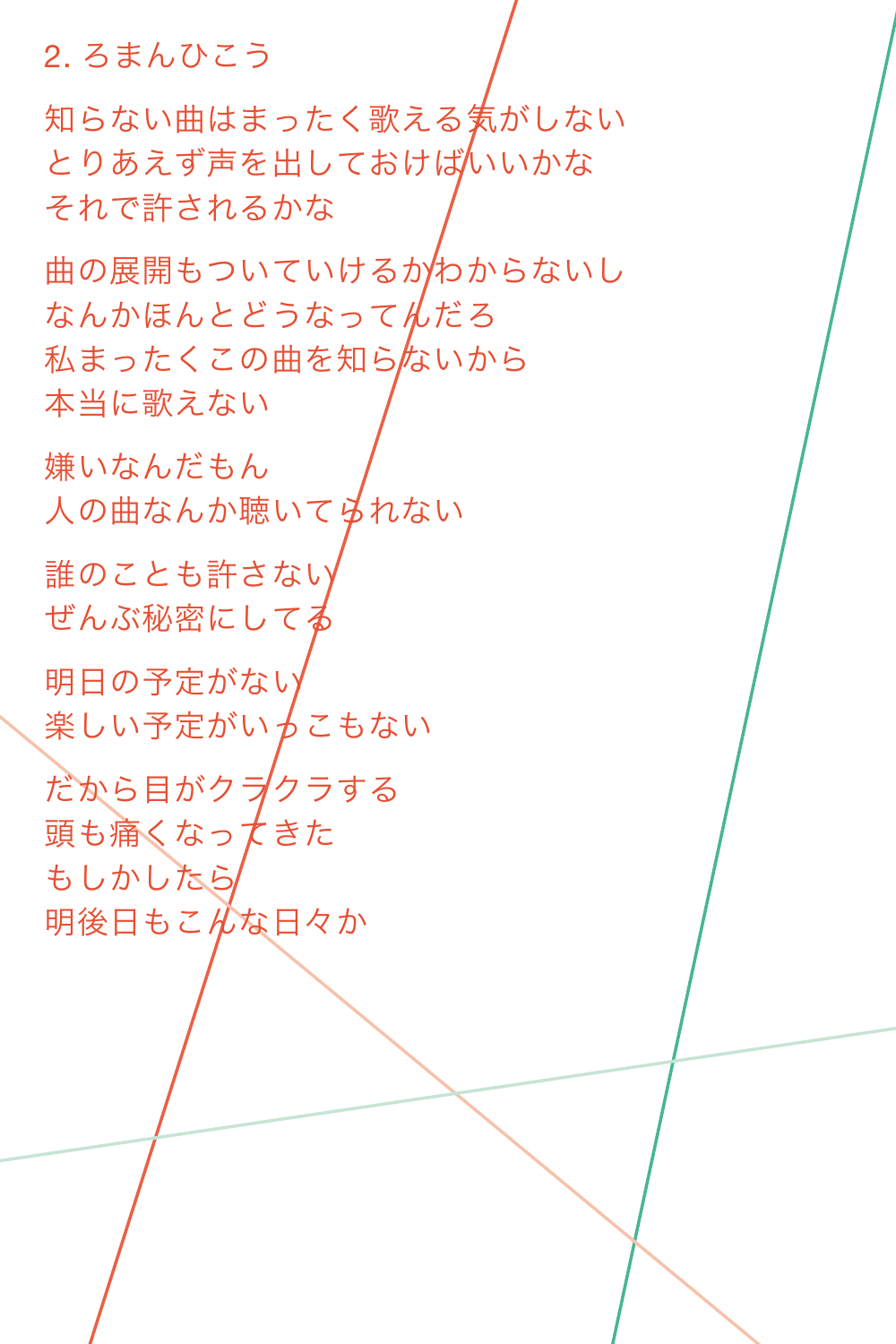# 2.**ROMANHIKOU**

I don't feel like singing songs I don't know Maybe I'll just let my voice out Will that do?

I'm not sure how the melody goes What's going on? I've never heard this song before So it's impossible to sing

It's so boring I can't listen to other people's songs

I don't acknowledge anyone I'm holding back everything

I have no plans for tomorrow No fun plans, nothing

Makes me dizzy Makes my head ache Maybe this is how it's always gonna be?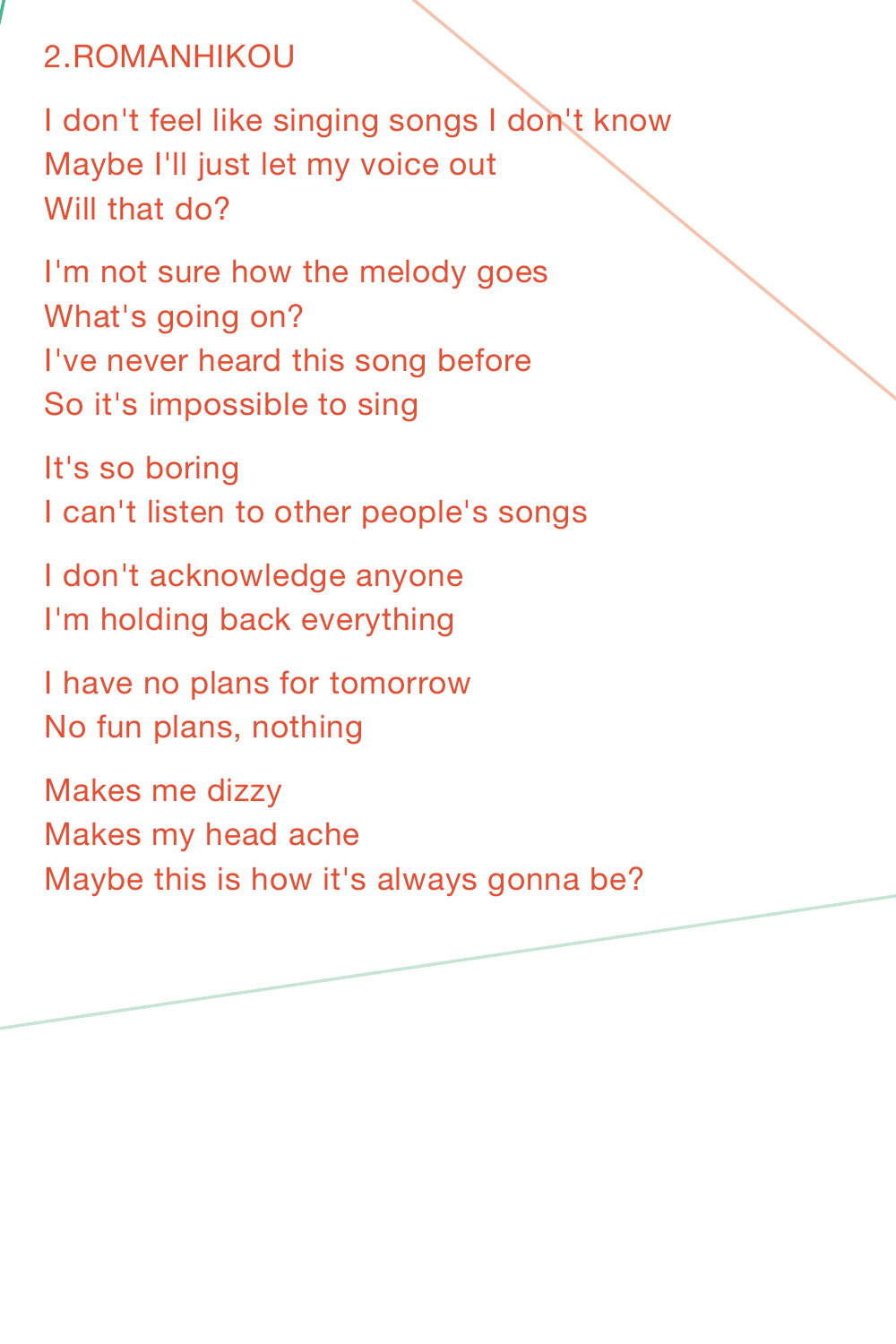9. 生きてる途中に死んだらどうしょう

登校拒否って名目つけて旅に出かける私とママ 迷惑なんか誰にもかけてない パパン彼氏とこんくらい

私とママは世界をまわってイイ男と恋をするの! そのために生まれてきたんだって 昨日テレビ観て思い出したの もう誰も私たちを止めれない もう何も私たちの邪魔できない

ああ 恋をするの!!

胸が高鳴り、頬を染めて 瞳の奥に星が見えるの 恋のためなら海も越えるわ パパと彼氏は裁判中

「一番大事なものはなんなの?」 くだらないこと今訊かないでよ 「生きてる途中死んだらどうしよう」 ポツリつぶやいたママを見てたの もう後悔はぜったいしたくない もう一秒も無駄になんて出来ない

ああ 恋をするの!!

ああ 本当の恋人に出会う前に死んだらどうしよう (※曲中では歌詞を一部間違えて歌ってます)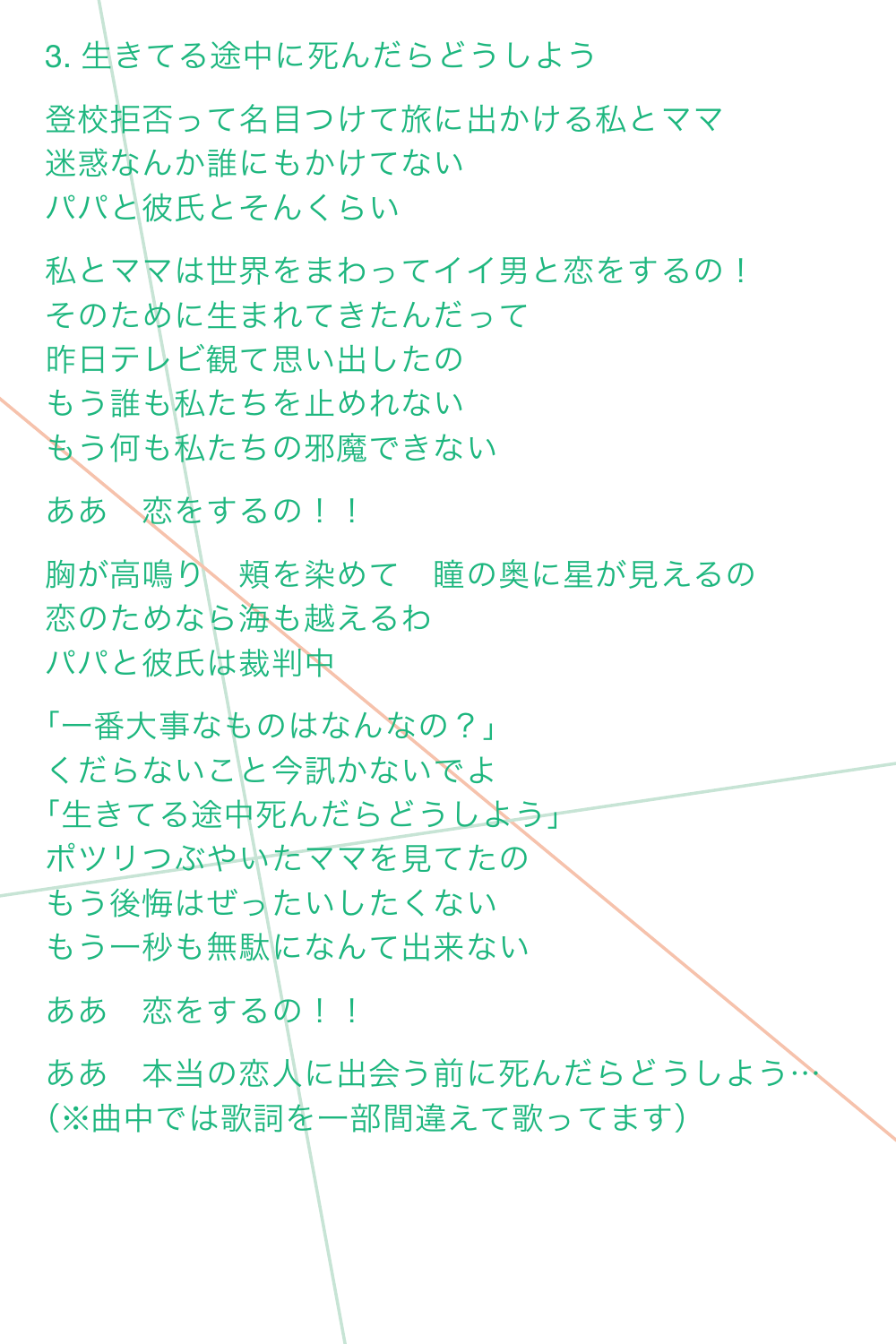3.What if I die while I'm still living?

Me and mom will go on a kip in the name of boycotting school We won't cause any trouble to anyone Well maybe to dad and my boyfriend, but that's all

Me and mom will go round the world and fall in love with cute guys

That's what I was born for I remembered while watching TV last night Nobody can stop us anymore Nothing can get in our way

Ah we'll fall in love!

Our hearts will beat hard, our cheeks will be flushed Stars will shine in our eyes We'd cross the sea for love Dad and my boyfriend are on trial

"What's most important to you?" Don't bother me now with stupid questions "What if I die while I'm still living?" I watched mom murmuring I don't want to regret anything anymore There's no second to waste

Ah we'll fall in love!

Ah what if I die before I meet my true love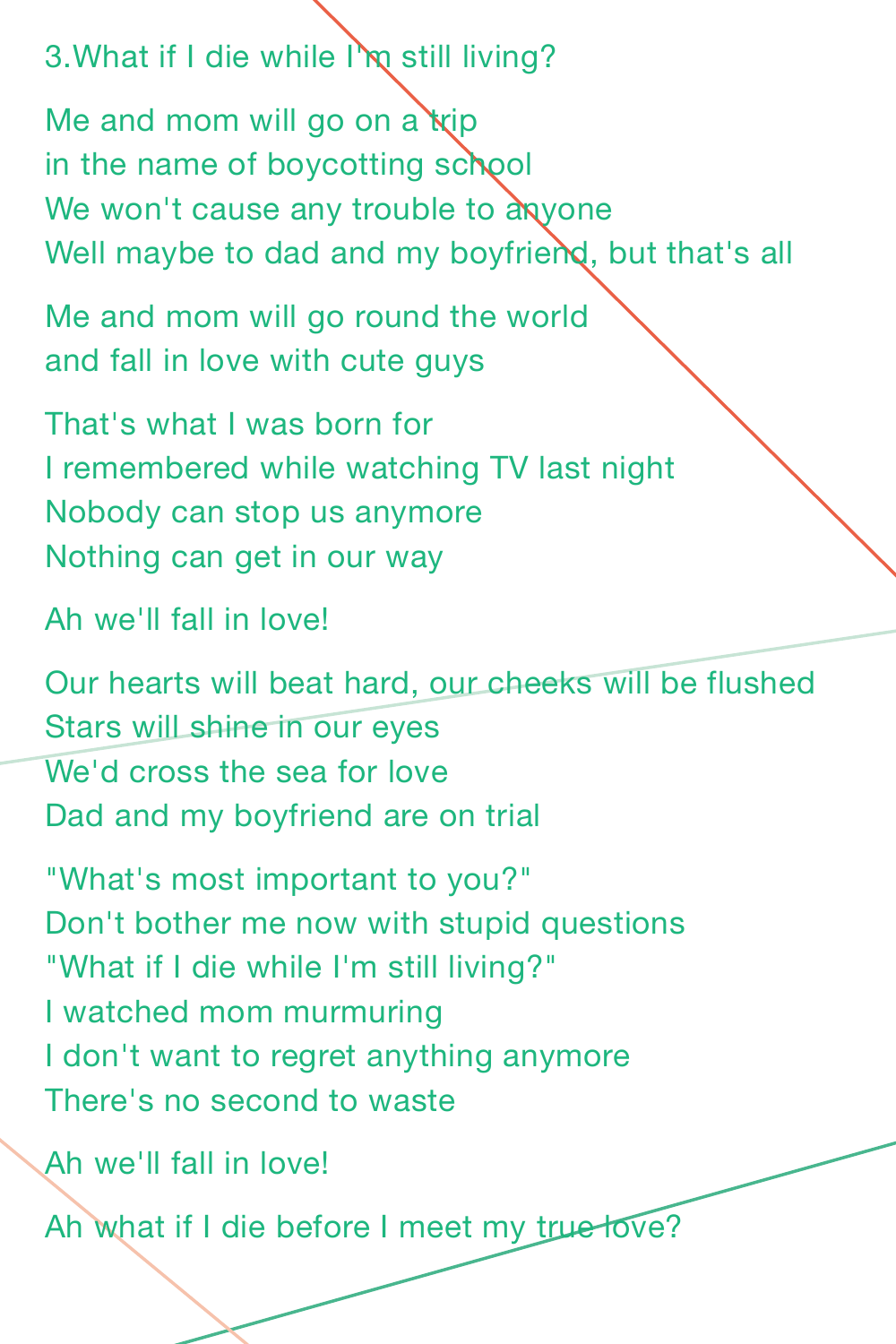4. チョーダイな

何も見ない目なら くりぬいてあげようか? 何も言わない口なら ひっぱがしてあげようか? 何も嗅がない鼻なら もぎとってあげようか? 何も聴かない耳なら ひきちぎってあげようか? ねえ? ★ チョーダイな あなたの人生を私に チョーダイな チョーダイな あなたの魂を私に チョーダイな チョーダイな ちょっとでいいからチョーダイな 使わないんなら 無駄にするんなら どうせだったら 私にチョーダイな 誰にも触らせないんだったら その髪も刈り取ってあげよすか? 誰にも触らないんだったら その手も必要ないんじゃないかな? その舌もひっこ抜いてあげようか? キスの甘さを知る気がないなら (★refrain x 2) 無理にだなんて言わないよ ちょっと言ってみただけよ なんだか邪魔っけみたいだったか ちょっと言ってみただけ (★refrain)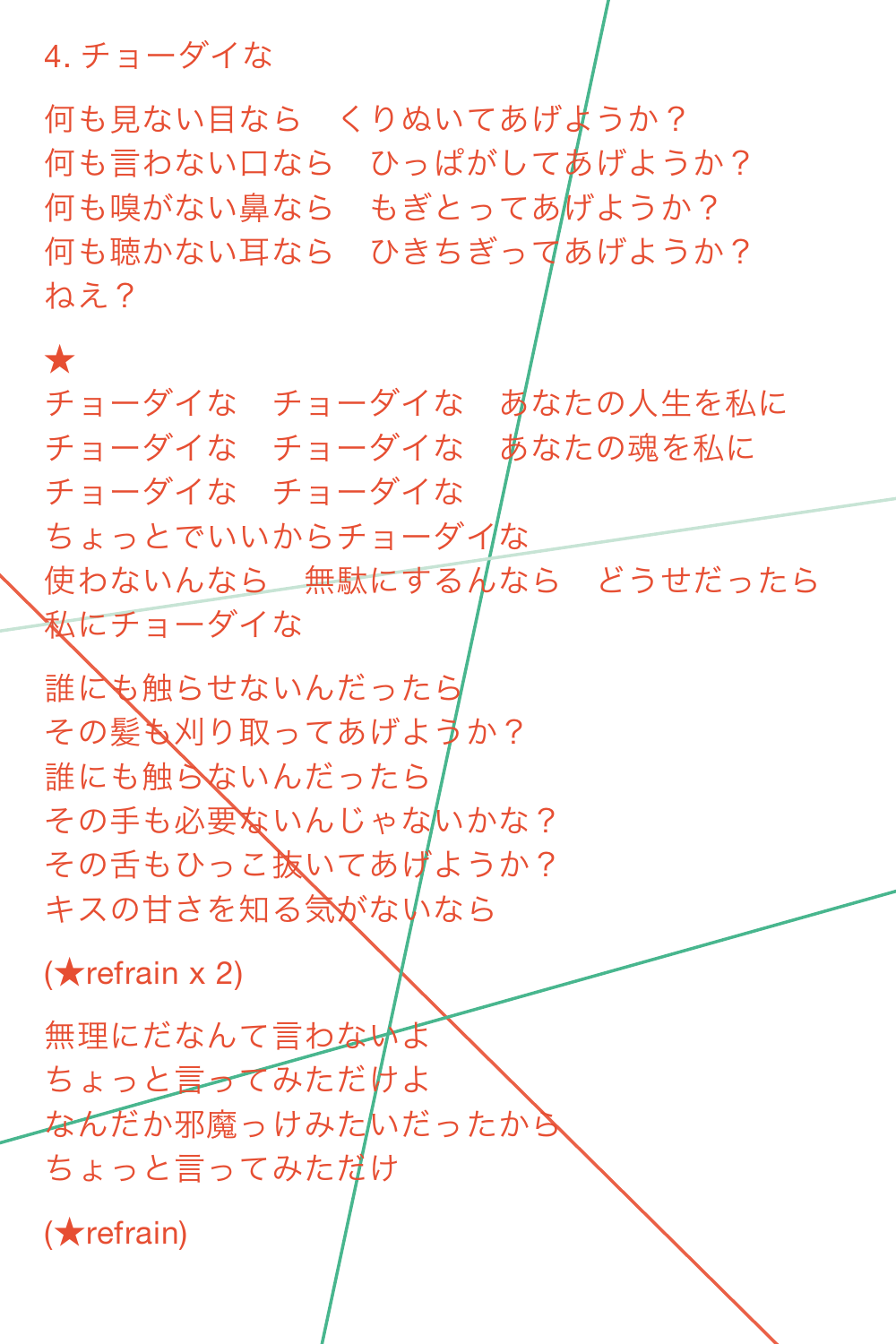4.Chōdaina

Let me gouge your eyes out if you see nothing with them Let me peel your mouth off if you say nothing with it Let me wrench your nose off if you smell nothing with it Let me tear your ears off if you don't listen with them

★ Gimme Gimme Give your life to me Gimme Gimme Give your soul to me Gimme Gimme Just some part of it will do If you don't use it If you're gonna waste it Let me have it please

Let me shave your hair off if you don't let anyone touch it You won't need your hands either if you won't touch anyone Let me pull your tongue out if you won't taste the sweetness of a kiss

(★refrain x 2)

I won't force you I'm just saying Because you look like/you don't need them I'm only joking

(★refrain)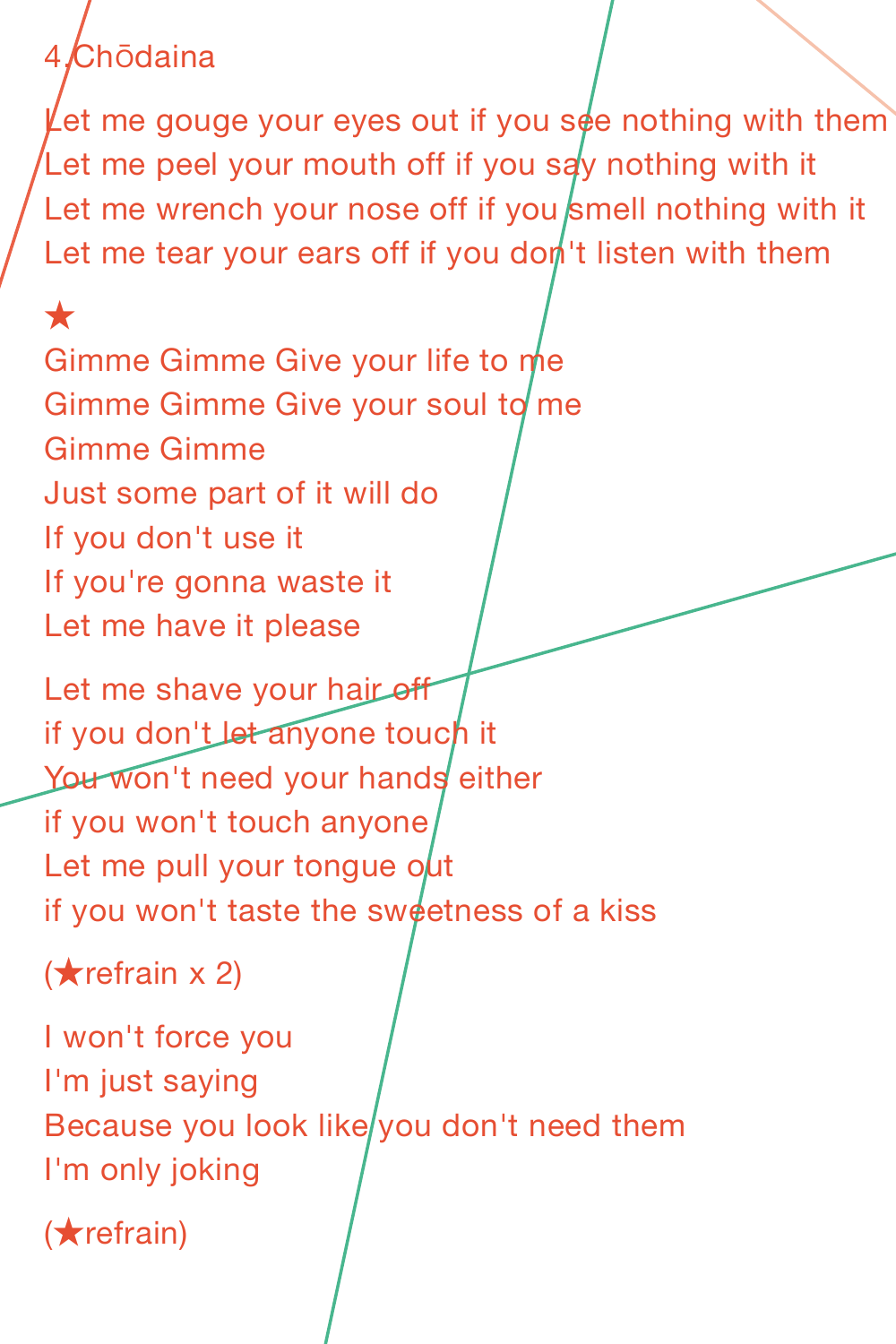#### 5. ぼくは頭がわるい

ぼくは頭がわるい ぼくは頭がわるいんだ 多分生まれた時から 脳みそがお豆腐かなんかになっちゃってんだ 多分ぼくのせいなんだ 全部ぼくがわるいんだ 頭がわるいからみんなにみどいことするんだ ぼくの頭がもっと良かったのに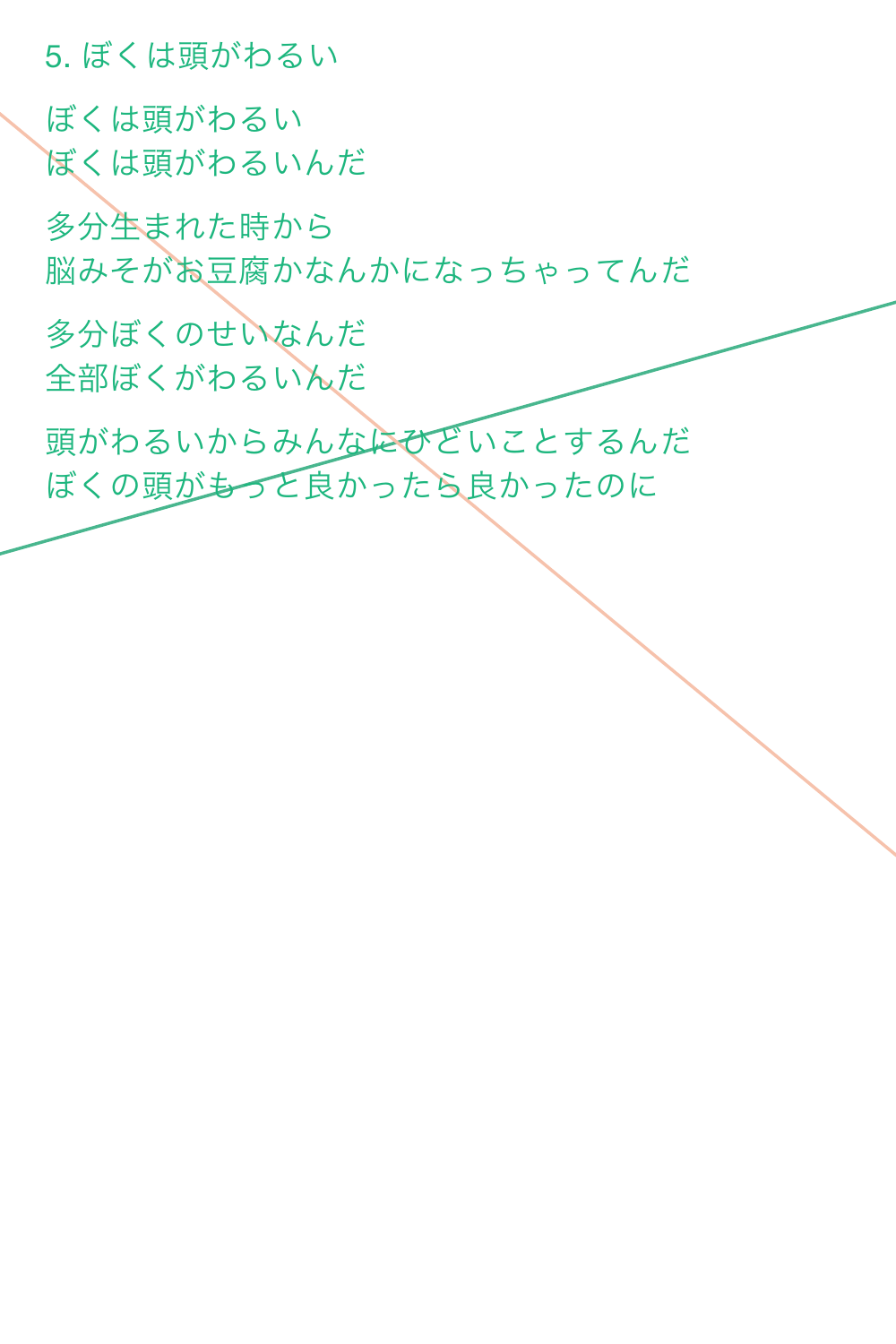## 5.Bokuwa Atamaga Warui

I have no brains I'm real dumb

My brain must have turned into tofu or something when I was born

It's probably my fault It's all my fault

I do terrible things to people Because I have no brains Oh I wish I was smarter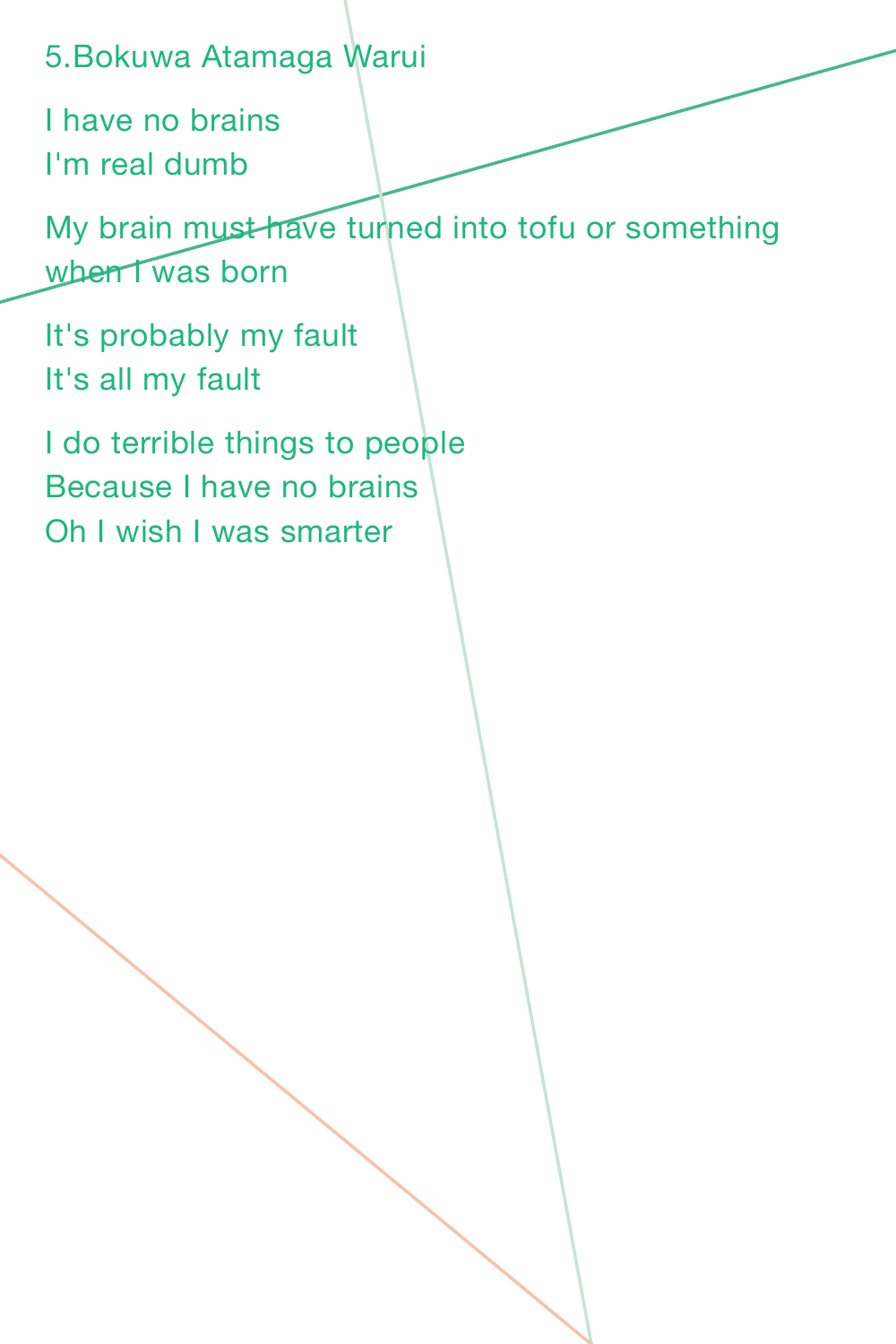

現代社会に出かけていきます 財布の中には一万円札 お守り代わりに携帯電話

君の名前を呼ぶ前にメールを打ったよ

お父さんとお母さんはほどほどに仲が悪くて お父さんとお母さんは共働きでお金持ちで ぼくはお小遣いさえもらえりゃ満足なんだよ

先読みばっかり 言い訳ばっかり 情けないぼく

君の名前を呼ぶ前にメールを打ったよ

情報社会のIT時代がインターネットと携帯電話で ぼくは何一つ大事なことを

君に伝えられる気がしないんだよ

君の名前を呼ぶ前に 目をつむった

今日もぼくたちは賢くズルく、 自分により良いように生きていく 今日もぼくたち賢くズルく、 間違えないように上手く生きる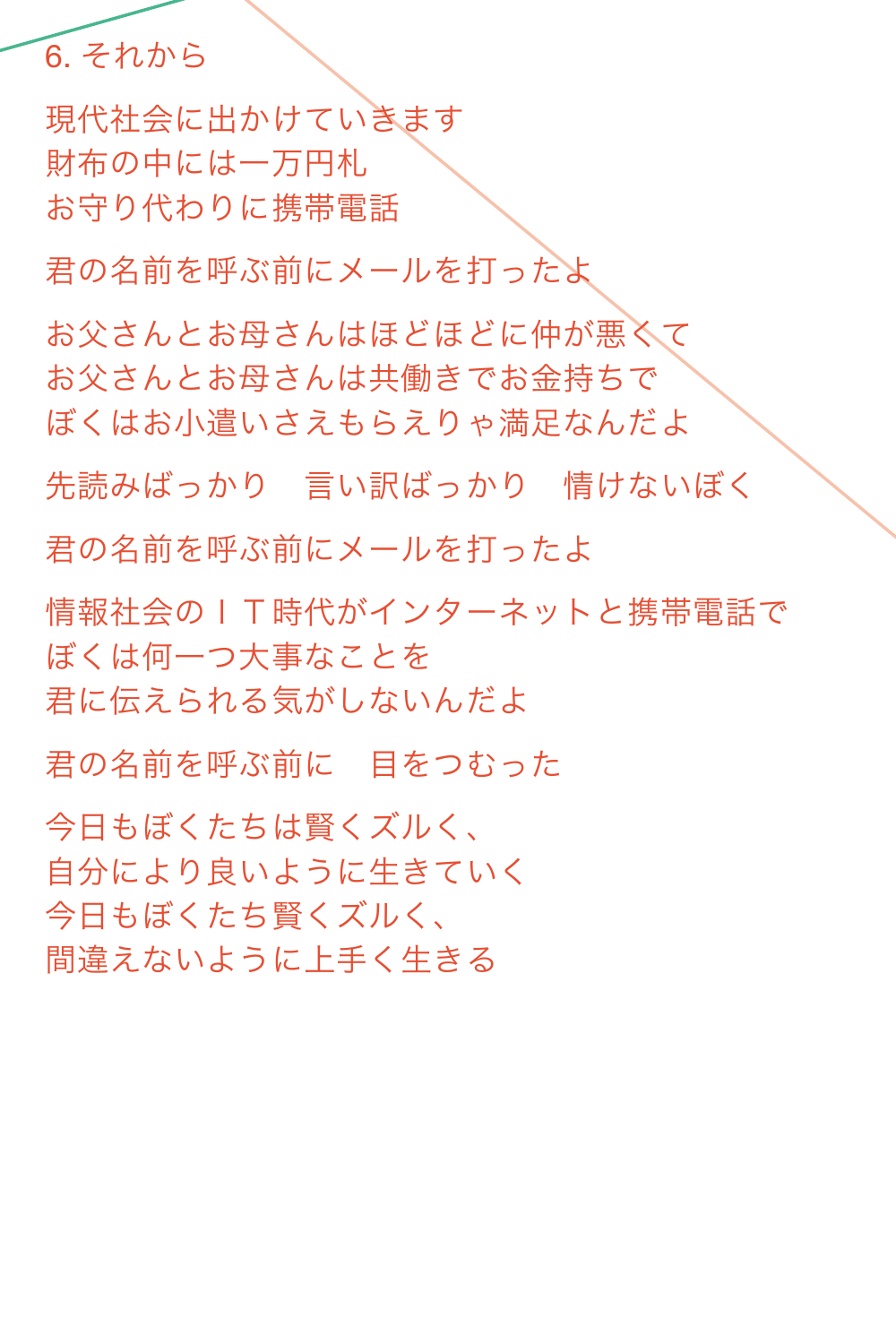## 6.And Then

I am going out into modern society A 10,000 yen bill in my wallet Cell phone like  $\frac{1}{2}$  lucky charm to protect me I texted you before calling your name My parents kind of don't get along They both have jobs and are rich I'm happy as long as they give me money I'm always frying to quess the future. always making excuses, I'm pathetic I texted you before calling your name In the information society, in the IT generation with the internet and cell phones I don't feel I can communicate a single important thing to you I closed my eyes before calling your name And we survive another day, slyly and selfishly We live on for another day.

slyly and without any mistakes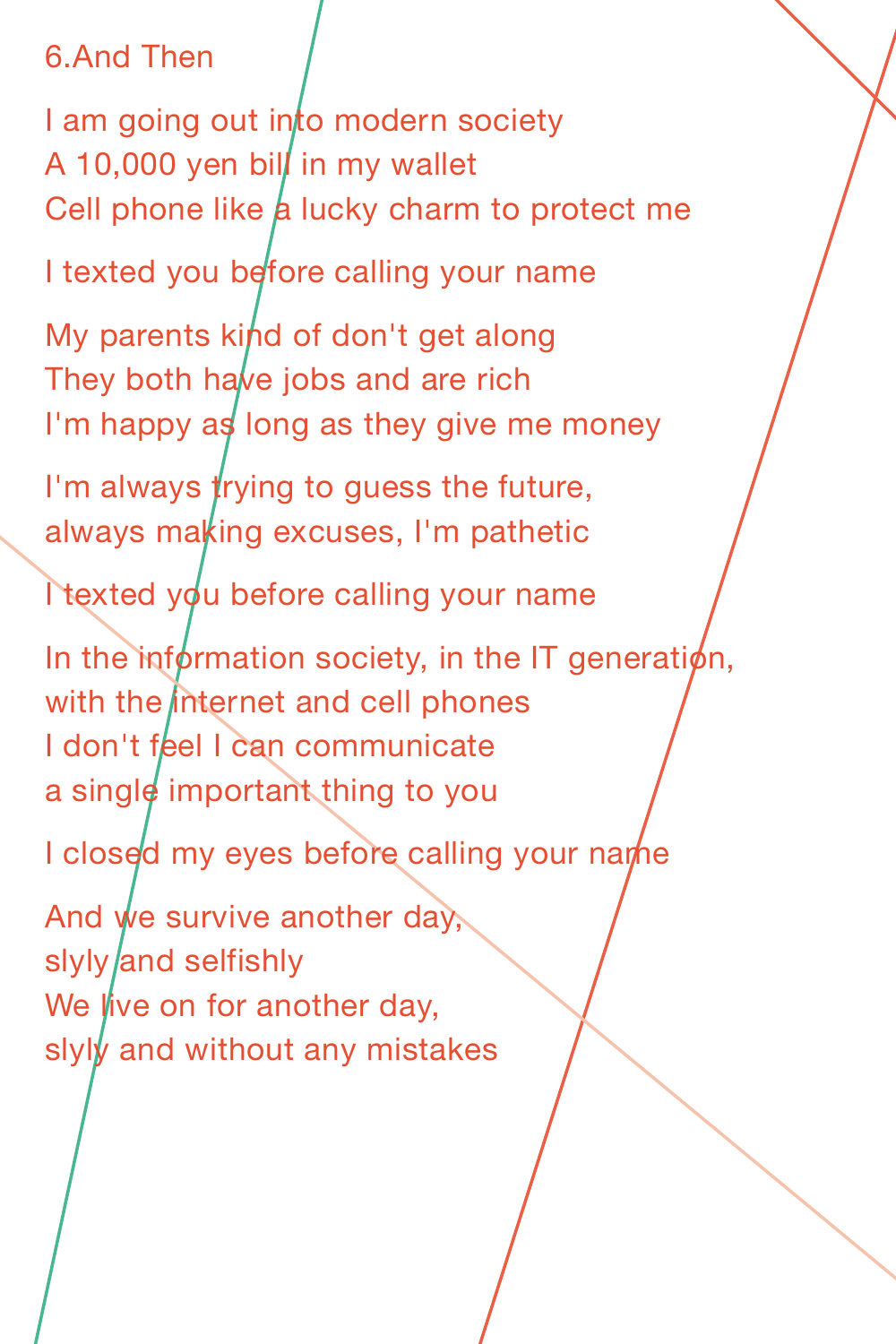7. ピートタウンゼント ピートタウンゼントに ピートタウンゼントと ピートタウンゼントが ピートタウンゼントで ピートタウンゼントを ピートタウンゼントは って言ってみたけど知りません . 誰のことだが知りません ピートタウンゼントなんて誰だか知らない! わたしは知らない 情報通のカレから聞いたことによると どうもピナトタウンゼントって言うのは キムチが美味しく作れる人のことらしい 絶対からかってるでしょ!?ソレ 嘘をついてるでしょ!!? 「バカにすんのもいい加減にしろ!」ってとか 思ったけどもしも本当だったら申し訳ない とか思ってそこではツッコめなかった 「ドンピシャリだったら・・」 英語で尋ねられても意味がわからない ジサストモーメントプリーズの意味がわからない わたしは何もわからない意味がわからない わからない 知らない まったく勉強家じゃない テレビも観ないし 映画も観ないし ロックンロールのロの字も知らない 何も知らない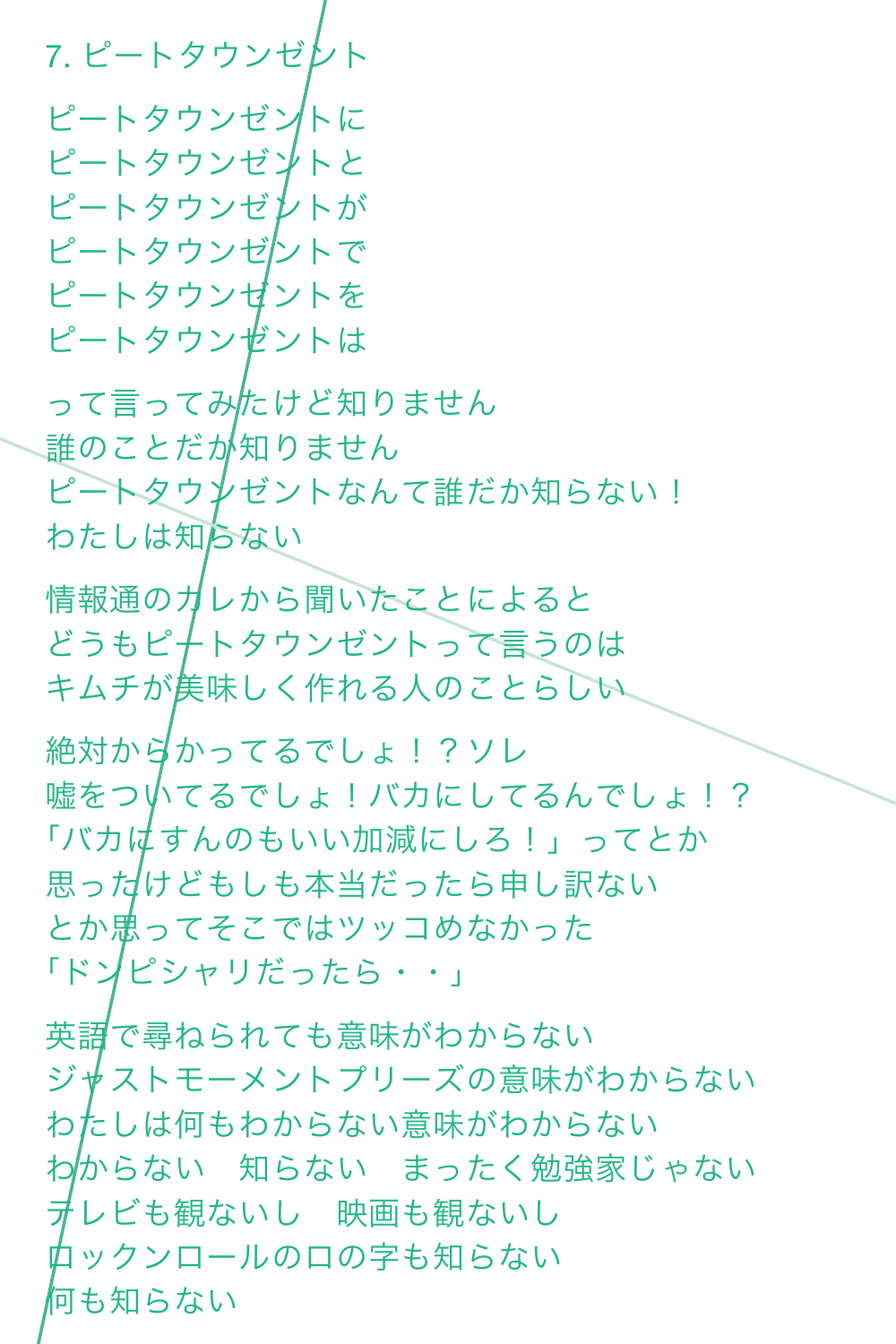#### 7.Pete Townshend

Pete Townshend with Pete Townshend and... Pete Townshend is... Pete Townshend to... Pete Townshend of... Pete Townshend is...

Well who is that anyway? I don't know who that is Who is Pete Townshend? I don't know

This boy I know who knows everything told me that Pete Townshend was a famous kimchi master

You've gotta be kidding Stop telling me lies, stop making fun of me I thought "Come on, be serious!" But what if he was telling me the truth and I just didn't know? I don't know, so I can't say anything "What if that's really exactly what he is ...?"

I don't understand if I'm spoken to in English

I don't know what "just a moment please" means

I don't know anything, nothing makes sense to me

I don't know, I have no idea, I don't like studying at all

I don't watch TV and I don't see movies

I don't know the first thing about rock and roll

I don't know anything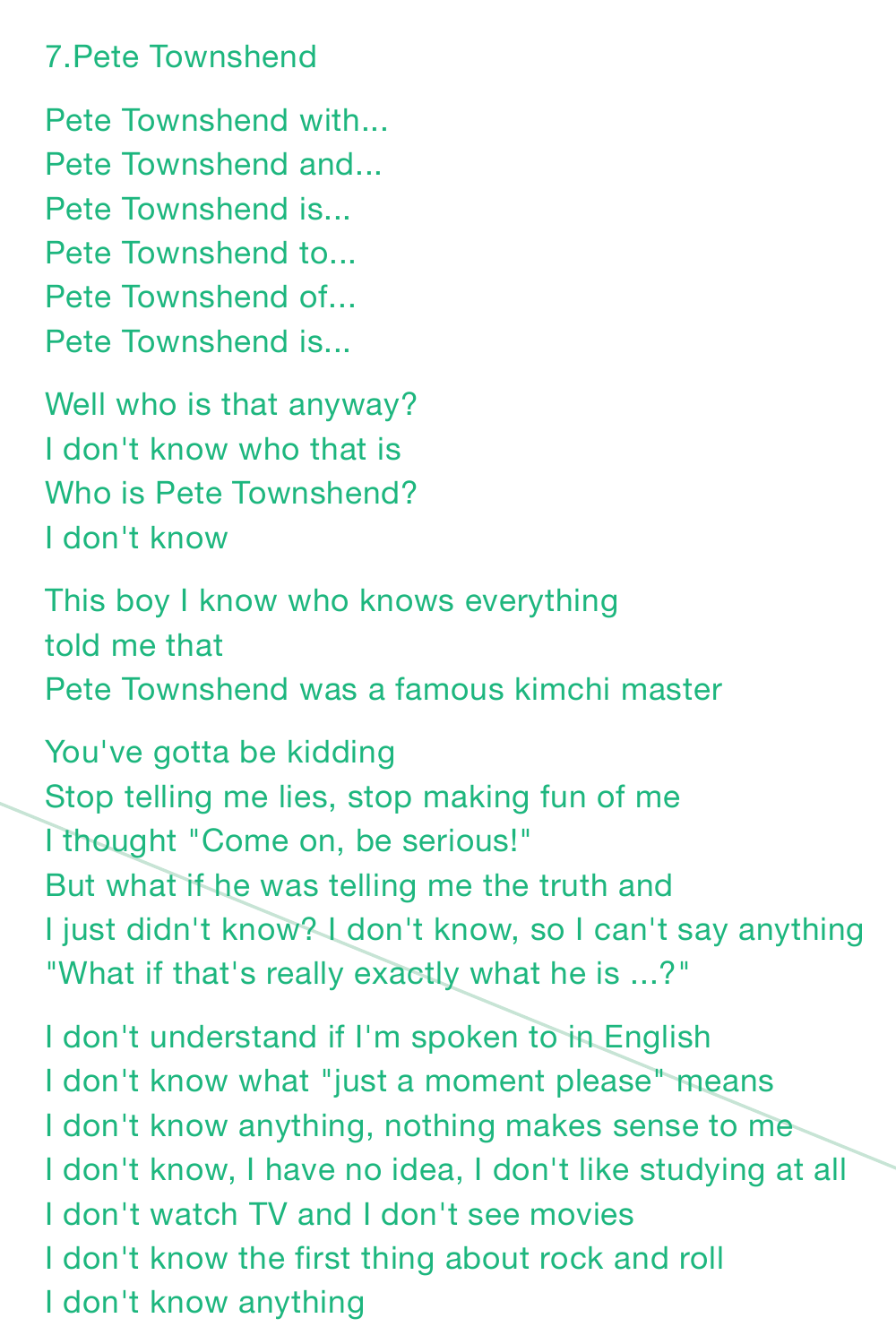All Songs Written by 内田るん Run Uchida. Arranged by くほんぶつ KUHOMBUTSU.

KUHOMBUTSU are

内田るん Run Uchida : Vocal,Guitar

さいとうあさみ Asami Saitou : Keyboard,Chorus (from happle)

喜代千晶 Chiaki Kishiro : Bass, Chorus

光永渉 Wataru Mitsunaga : Drums

(from チムニィ , ランタンパレード他 )

Recorded at Sound Studio Noah Kichijoji, 2012.

Recorded,Mixed,Mastered by

片岡ハルカ Haruka Kataoka

(100yenLabel, <http://drumsoft.com/>).

Designed by Run Uchida and Haruka Kataoka.

Translated by DIRTY(Team Kathy) with some help by Bowen Casey.

thanks to

南池袋ミュージック・オルグ . オモチレコード ,

Lilmag , 円盤 , circlesounds ,

下北沢 THREE , 無力無善寺 , GENIE ,

企画に出てくれたり呼んでくれた皆さん。

それと母、父、祖母、友人ら。あとずっと好きだった人 .

special thanks to JJ,Bob,Yuko,Emi,Akiko,Toko and Yuki!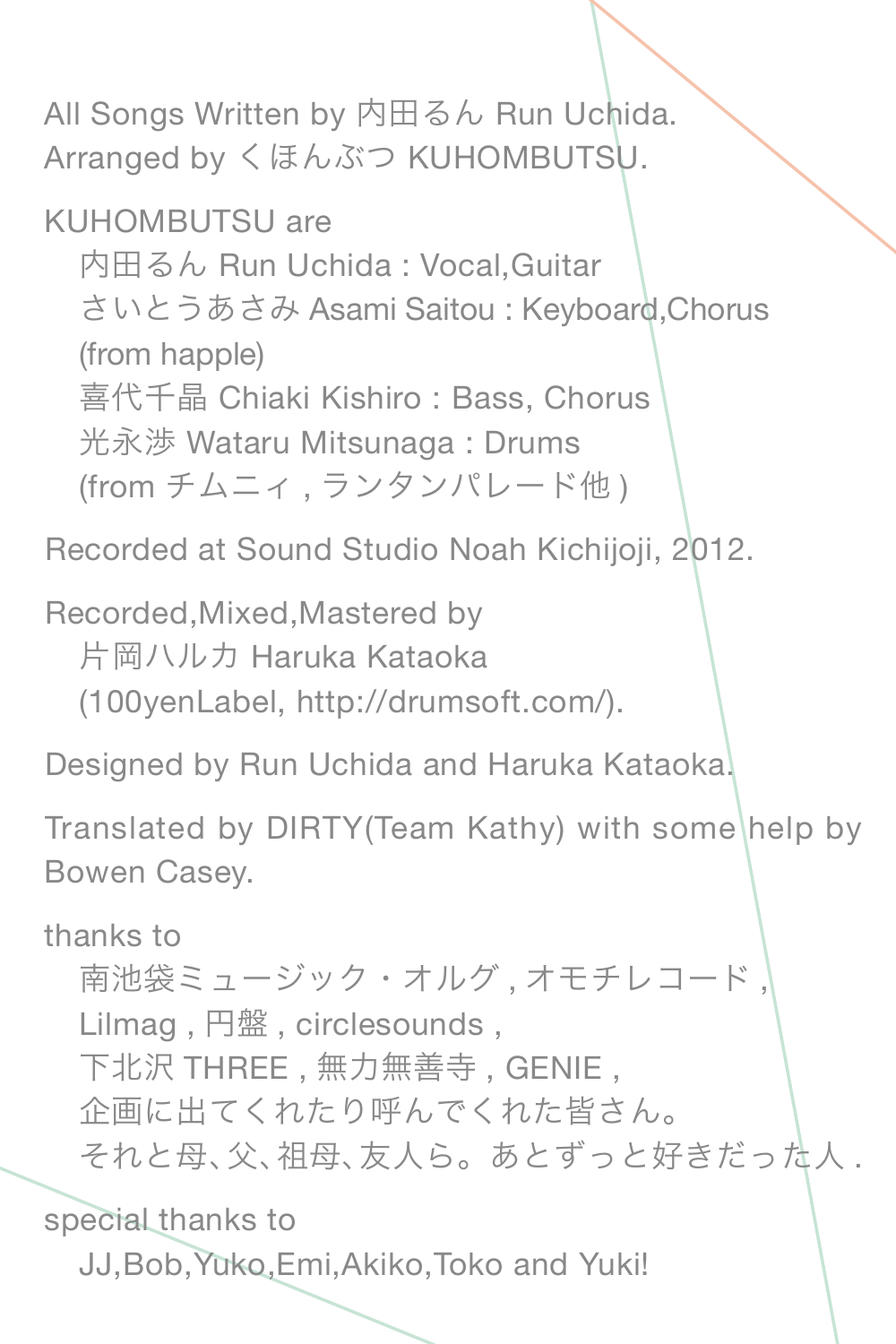Released in July, 2012.

Copyright (c) 2012 by KUHOMBUTSU.

この作品はクリエイティブ・コモンズ・ライセンス 表 示 - 継承 2.1 日本 の下に提供されています。このライ センスのコピーを見るためには、 <http://creativecommons.org/licenses/by-sa/2.1/jp/> をご覧になるか、以下へお手紙をお送り下さい : Creative Commons, 444 Castro Street, Suite 900. Mountain View, California, 94041, USA.

This work is licensed under the Creative Commons Attribution-ShareAlike 2.1 Japan License. To view a copy of this license, visit

http://creativecommons.org/licenses/by-sa/2/1/jp/ or send a letter to Creative Commons, 444 Castro Street, Suite 900, Mountain View, California, 94041, USA.